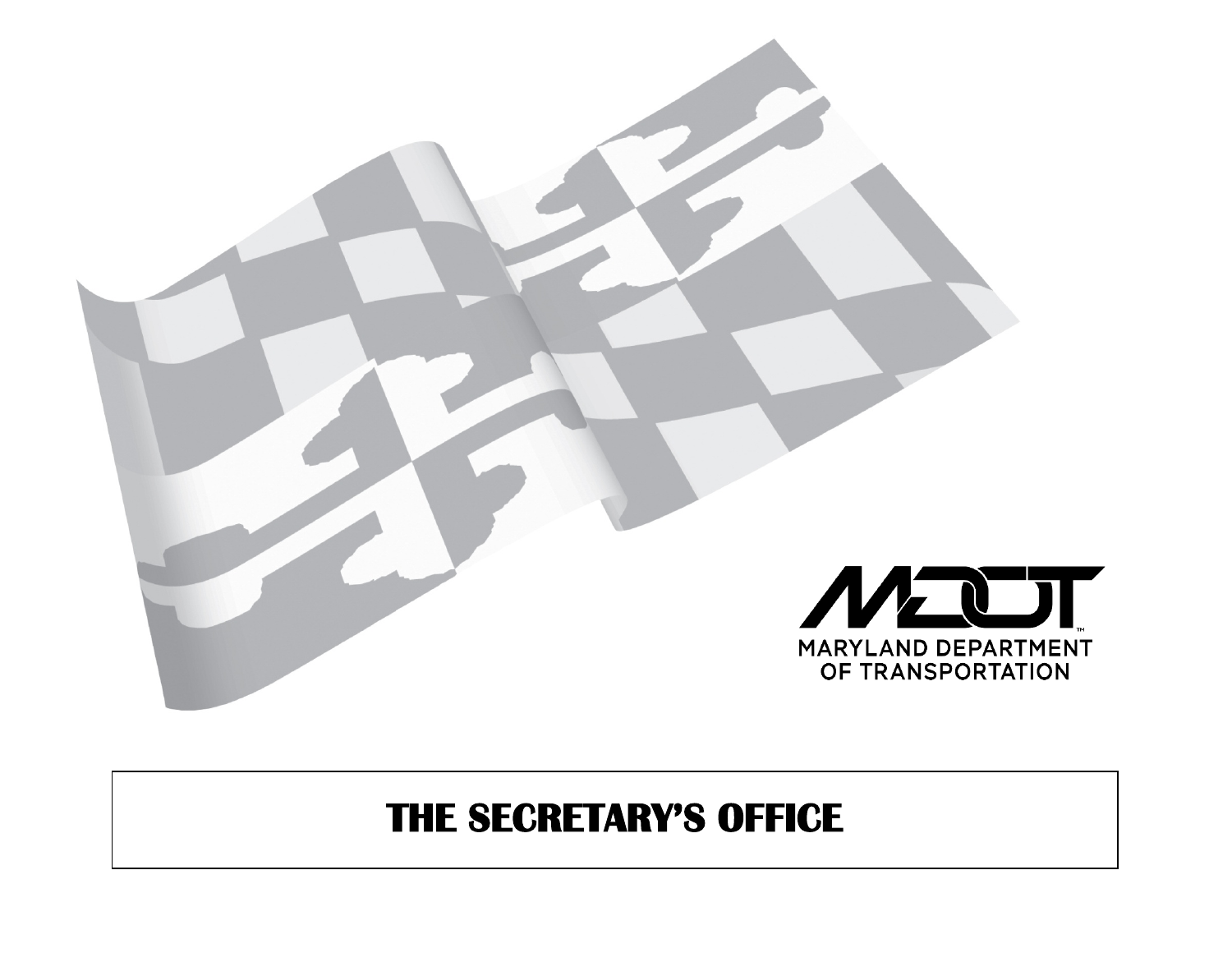## **THE SECRETARY'S OFFICE CAPITAL PROGRAM SUMMARY (\$ MILLIONS)**

|                                                   | <b>FY 2022</b> | <b>FY 2023</b> | <b>FY 2024</b> | FY 2025   | <b>FY 2026</b> | <b>FY 2027</b> | <b>SIX - YEAR</b><br><b>TOTAL</b> |
|---------------------------------------------------|----------------|----------------|----------------|-----------|----------------|----------------|-----------------------------------|
| <b>Major Construction Program</b>                 | 25.1           | 18.2           | 11.3           | 5.9       | 2.5            | 2.6            | 65.6                              |
| <b>Expansion/Efficiency</b>                       | 3.8            | 3.1            | 2.7            | 1.9       | 2.2            | 2.3            | 16.0                              |
| <b>Local Funding</b>                              | 12.2           | 3.7            | 1.9            | 3.8       |                |                | 21.6                              |
| Environment                                       | 0.3            | 0.3            | 0.3            | 0.3       | 0.3            | 0.3            | 1.6                               |
| Administration                                    | 8.8            | 11.2           | 6.5            |           |                |                | 26.4                              |
| <b>Major Development &amp; Evaluation Program</b> | 5.2            | 0.9            | $\bullet$      | $\bullet$ | $\blacksquare$ |                | 6.1                               |
| <b>Expansion/Efficiency</b>                       | 5.2            | 0.9            |                |           |                |                | 6.1                               |
| <b>Minor Program</b>                              | 22.4           | 26.9           | 12.5           | 8.1       | 6.8            | 6.6            | 83.2                              |
| <b>System Preservation</b>                        | 0.8            | 0.6            |                |           |                |                | 1.4                               |
| <b>Expansion/Efficiency</b>                       | 2.7            | 0.2            |                |           |                |                | 2.9                               |
| <b>Safety &amp; Security</b>                      | 0.5            | 0.7            | 0.2            | 0.2       | 0.2            | 0.2            | 2.2                               |
| <b>Local Funding</b>                              | 0.3            | 1.4            | 0.6            | 0.3       | 0.3            | 0.3            | 3.3                               |
| Environment                                       | 3.2            | 3.9            | 2.3            | 1.2       | 1.2            | 1.2            | 13.1                              |
| Administration                                    | 14.8           | 20.2           | 9.3            | 6.3       | 5.0            | 4.8            | 60.4                              |
| <b>Capital Salaries, Wages &amp; Other Costs</b>  | 2.0            | 2.0            | 2.0            | 2.0       | 2.0            | 2.0            | $12.0$                            |
| <b>TOTAL</b>                                      | 54.6           | 48.1           | 25.7           | 16.1      | 11.3           | 11.1           | 166.9                             |
| <b>Special Funds</b>                              | 40.3           | 45.9           | 25.5           | 15.9      | 11.1           | 10.9           | 149.6                             |
| <b>Federal Funds</b>                              | 4.6            | 2.0            | 0.2            | 0.2       | 0.2            | 0.2            | 7.3                               |
| <b>Other Funds</b>                                | 9.7            | 0.2            |                |           | $\blacksquare$ |                | 9.9                               |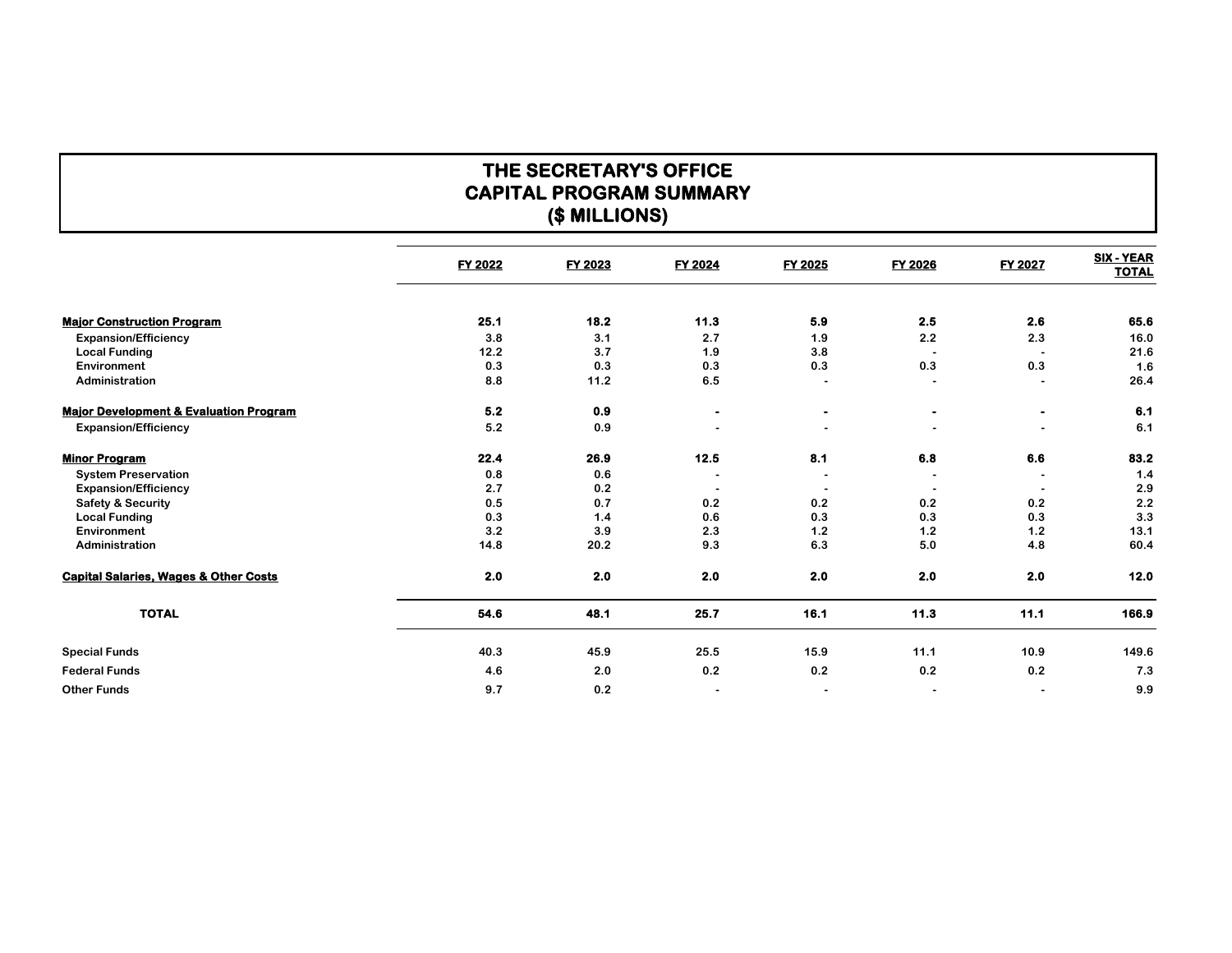#### **THE SECRETARY'S OFFICE -- Line 1 Primary Construction Program**



#### **STATE GOALS : Maryland Transportation Plan (MTP) Goals/Selection Criteria:**

- **Safe, Secure, and Resilient Case Cancer State State State Secure, and Resilient Case Specific to PFA Law Specific to PFA Laway Specifical Annual Specific to PFA Laway Specifical Annual Specifical Annual Specifical Annual**
- 
- **X** Maintain & Modernize<br> **X** Environmental Protection<br> **Example 20** Economic Opportunity & Reduce Congestion<br>
Piscal Responsibility **Economic Opportunity & Reduce Congestion**
- **X** Better Transportation Choices & Connections

**EXPLANATION: Transportation Alternatives projects will improve connectivity by enhancing pedestrian and bicycle mobility. In addition to environmental improvements such as treatment of roadway runoff, tree planting and** 

**X X**

**preservation of historical**

|                    | <b>POTENTIAL FUNDING SOURCE:</b> |                   |                 |                | x<br><b>SPECIAL</b> | хI                                | <b>FEDERAL</b> | <b>GENERAL</b>  | <b>OTHER</b> |              |                 |
|--------------------|----------------------------------|-------------------|-----------------|----------------|---------------------|-----------------------------------|----------------|-----------------|--------------|--------------|-----------------|
|                    | <b>TOTAL</b>                     |                   |                 |                |                     |                                   |                |                 |              |              |                 |
| <b>PHASE</b>       | <b>ESTIMATED</b>                 | <b>EXPENDED</b>   | <b>PREVIOUS</b> | <b>CURRENT</b> | <b>BUDGET</b>       |                                   |                | <b>PLANNING</b> |              | <b>SIX</b>   | <b>BALANCE</b>  |
|                    | COST                             | <b>THRU</b>       | <b>YEAR</b>     | <b>YEAR</b>    | <b>YEAR</b>         | <b>FOR PLANNING PURPOSES ONLY</b> |                |                 |              | <b>YEAR</b>  | то              |
|                    | (\$000)                          | <b>CLOSE YEAR</b> | 2021            | 2022           | 2023                | 2024                              | 2025           | 2026            | 2027         | <b>TOTAL</b> | <b>COMPLETE</b> |
| <b>Planning</b>    | 3,413                            | 3,413             | 952             | 0              | 0                   | 0                                 | 0              | 0               | 0            | 0            | 0               |
| Engineering        | 12,691                           | 731               | 124             | 1,960          | 2,000               | 2,000                             | 2,000          | 2,000           | 2,000        | 11,960       | 0               |
| Right-of-way       | 260                              | 260               | 0               | 0              | 0                   | 0                                 | 0              | 0               | 0            | 0            | 0               |
| Utility            | 0                                | 0                 | 0               | 0              | 0                   | 0                                 | 0              | 0               | 0            | 0            | 0               |
| Construction       | 101,821                          | 25,977            | 8,729           | 12,386         | 12,594              | 12,657                            | 12,847         | 12,689          | 12,671       | 75,844       | 0               |
| <b>Total</b>       | 118,186                          | 30,382            | 9,805           | 14,346         | 14,594              | 14,657                            | 14,847         | 14,689          | 14,671       | 87,804       | 0               |
| <b>Federal-Aid</b> | 90,835                           | 22,373            | 7,364           | 11,347         | 11,399              | 11,414                            | 11,462         | 11,422          | 11,418       | 68,462       | 0               |
| Special            | 27,351                           | 8,009             | 2,441           | 2,999          | 3,195               | 3,243                             | 3,385          | 3,267           | 3,253        | 19,342       | 0               |
| Other              | 0                                | 0                 | 0               | 0              | 0                   | 0                                 | 0              | 0               | 0            | 0            | 0               |

**STIP REFERENCE #State6**

- 
- 
- 

**PROJECT: Transportation Alternatives Program**

**DESCRIPTION: Projects that may be considered include: pedestrian or bicycle facilities; provision of safety and educational activities for pedestrians and bicyclists, acquisition of scenic easements and scenic or historic sites; scenic or historic highway programs; landscaping and other beautification; historic preservation; rehabilitation and operation of historic transportation buildings, structures or facilities - including historic railroad facilities and canals; preservation of abandoned railway corridors including conversion for use as bicycle or pedestrian trails; archaeological planning and research. Project sponsors are required to provide matching funds.**

**PURPOSE & NEED SUMMARY STATEMENT: Transportation enhancements are projects that will add community and environmental value to the transportation system. The Moving Ahead for Progress in the 21st Century Act's (MAP-21) Transportation Alternatives Program provides that 2% of the apportioned funds be set aside for the program. This new program now includes eligibility for most projects that used to be funded under the Transportation Enhancement Program, as well as Recreational Trails and Safe Routes to School programs.**

| <b>SMART GROWTH STATUS:</b><br><b>Project Not Location Specific</b> | <b>Not Subject to PFA Law</b>     |
|---------------------------------------------------------------------|-----------------------------------|
| <b>Project Inside PFA</b>                                           | Grandfathered                     |
| <b>Project Outside PFA-</b>                                         | <b>Exception Will Be Required</b> |
| <b>PFA Status Yet to Be Determined</b>                              | <b>Exception Granted</b>          |

**STATUS: Projects approved for funding appear in the State Highway Administration's Safety, Congestion Relief, Highway and Bridge Preservation Program.**

**BIGNIFICANT CHANGE FROM FY 2021 - 26 CTP: Added funding in FY27.**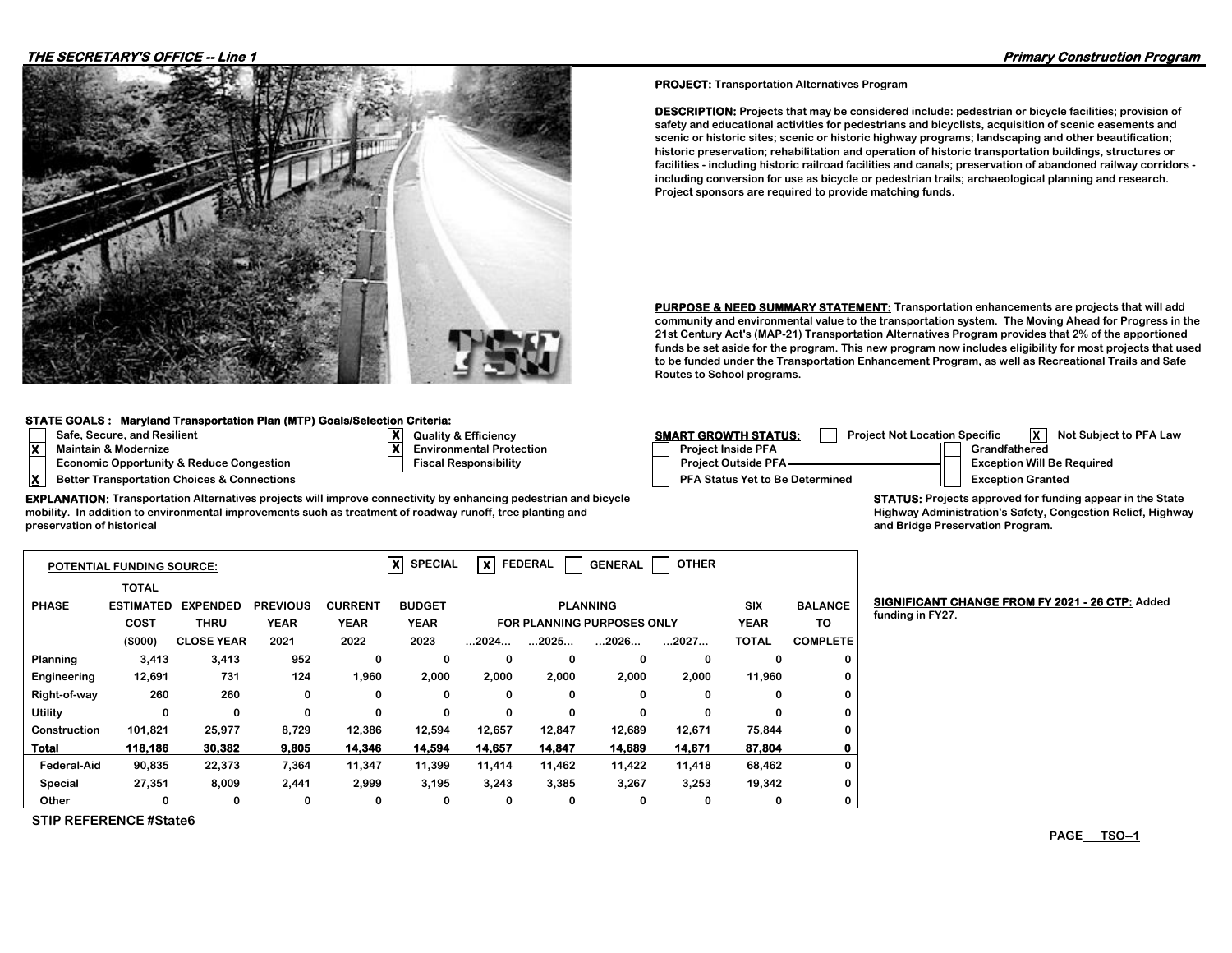#### **THE SECRETARY'S OFFICE -- Line 2 Primary Construction Program**



**PROJECT: Transportation Emission Reduction Program**

**DESCRIPTION: The object of the program is the reduction of traffic congestion and/or mobile source emissions. This program will incorporate and expand proven strategies to reduce emissions in Maryland's air quality non-attainment areas.**

**PURPOSE & NEED SUMMARY STATEMENT: The Federal Clean Air Act requires transportation programs to remain in step with State air quality plans. Fifteen counties are in air quality non-attainment or maintenance status. Worsening traffic congestion in the Baltimore/Washington metropolitan area negatively impacts the quality of life for Maryland citizens. This program will help address these issues by implementing projects that will achieve measurable reductions in mobile source emissions. These reductions are important to the annual air quality conformity analysis for the Department's transportation plans and programs and to help reduce Greenhouse Gas emissions.**

| <b>SMART GROWTH STATUS:</b><br><b>Project Not Location Specific</b> | Not Subject to PFA Law            |
|---------------------------------------------------------------------|-----------------------------------|
| <b>Project Inside PFA</b>                                           | Grandfathered                     |
| <b>Project Outside PFA-</b>                                         | <b>Exception Will Be Required</b> |
| <b>PFA Status Yet to Be Determined</b>                              | <b>Exception Granted</b>          |

**STATUS: Ongoing**

|              | <b>POTENTIAL FUNDING SOURCE:</b> |                   |                 |                | $\boldsymbol{\mathsf{x}}$<br><b>SPECIAL</b> |       | <b>FEDERAL</b> | <b>GENERAL</b>                    | <b>OTHER</b> |              |                 |
|--------------|----------------------------------|-------------------|-----------------|----------------|---------------------------------------------|-------|----------------|-----------------------------------|--------------|--------------|-----------------|
|              | <b>TOTAL</b>                     |                   |                 |                |                                             |       |                |                                   |              |              |                 |
| <b>PHASE</b> | <b>ESTIMATED</b>                 | <b>EXPENDED</b>   | <b>PREVIOUS</b> | <b>CURRENT</b> | <b>BUDGET</b>                               |       |                | <b>PLANNING</b>                   |              | <b>SIX</b>   | <b>BALANCE</b>  |
|              | <b>COST</b>                      | <b>THRU</b>       | <b>YEAR</b>     | <b>YEAR</b>    | <b>YEAR</b>                                 |       |                | <b>FOR PLANNING PURPOSES ONLY</b> |              | <b>YEAR</b>  | TO              |
|              | (\$000)                          | <b>CLOSE YEAR</b> | 2021            | 2022           | 2023                                        | 2024  | 2025           | 2026                              | 2027         | <b>TOTAL</b> | <b>COMPLETE</b> |
| Planning     | 0                                | 0                 | o               |                | 0                                           | 0     | 0              | 0                                 |              | ŋ            | 0               |
| Engineering  | $\Omega$                         | 0                 | 0               |                | 0                                           | 0     | 0              | 0                                 |              | 0            | 0               |
| Right-of-way | 0                                | 0                 | 0               |                | 0                                           | 0     | 0              | 0                                 |              | 0            | 0               |
| Utility      | $\Omega$                         | 0                 | $\Omega$        |                | 0                                           | 0     | 0              | 0                                 |              | ŋ            | 0               |
| Construction | 68,873                           | 52,472            | 2,064           | 3,939          | 2,295                                       | 2,935 | 2,146          | 2,512                             | 2,576        | 16,401       | 0               |
| <b>Total</b> | 68,873                           | 52,472            | 2,064           | 3,939          | 2,295                                       | 2,935 | 2,146          | 2,512                             | 2,576        | 16,401       | 0               |
| Federal-Aid  | 0                                | 0                 | 0               | $\Omega$       | 0                                           | 0     | 0              | 0                                 |              | <sup>0</sup> | 0               |
| Special      | 68,873                           | 52,472            | 2,064           | 3,939          | 2,295                                       | 2,935 | 2,146          | 2,512                             | 2,576        | 16,401       | 0               |
| Other        | 0                                | 0                 | 0               |                | 0                                           | 0     | 0              | 0                                 |              | 0            | 0               |

**BIGNIFICANT CHANGE FROM FY 2021 - 26 CTP: Added funding in FY27.**

**TSO0054, TSO0055, TSO0057, TSO0062, TSO0115, TSO0159 & TSO0160**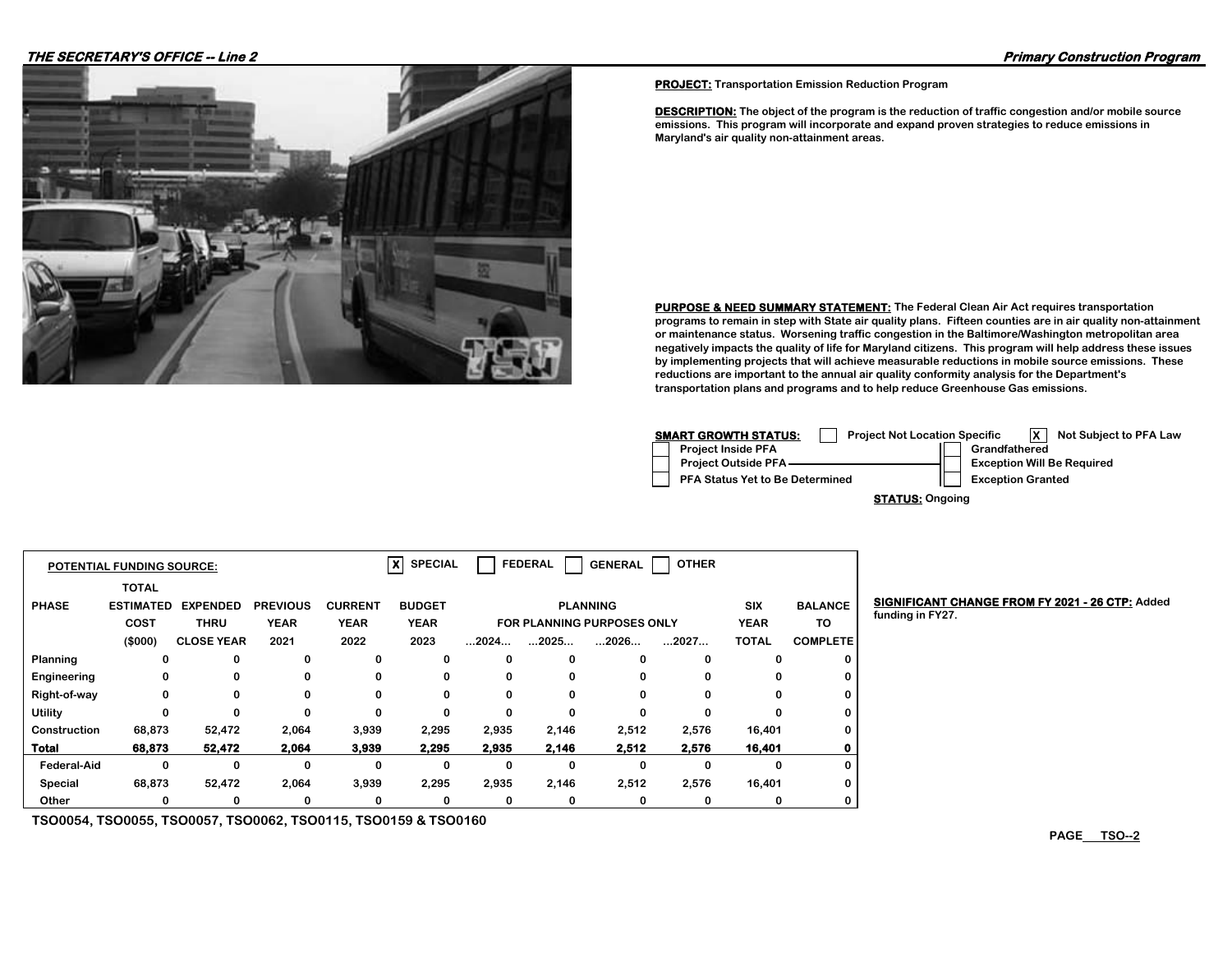#### **THE SECRETARY'S OFFICE -- Line 3 Primary Construction Program**



**PROJECT: Kim Lamphier Bikeways Network Program**

**DESCRIPTION: : Program funds are made available to local jurisdictions and other eligible entities for projects that improve bicycle network access and safety and advance the goals outlined in the 2040 Maryland Bicycle and Pedestrian Master Plan (2019 Update)**

**PURPOSE & NEED SUMMARY STATEMENT: The program helps implement MDOT's Bicycle and Pedestrian Master Plan and Strategic Trails Plan by filling priority missing links in the statewide bicycling network, connecting and extending on-road and off-road bicycle facilities and improving connections to transit, work, schools, shopping and other destinations. By creating a more integrated and safe network of bicycle facilities, the program also helps advance the Maryland Transportation Plan's goals of economic development and environmental stewardship, while strengthening the health and quality of life for local communities.**

| SMART GROWTH STATUS:<br><b>Project Not Location Specific</b> | Ix I<br>Not Subject to PFA Law    |  |
|--------------------------------------------------------------|-----------------------------------|--|
| <b>Project Inside PFA</b>                                    | Grandfathered                     |  |
| Project Outside PFA                                          | <b>Exception Will Be Required</b> |  |
| PFA Status Yet to Be Determined                              | <b>Exception Granted</b>          |  |

**STATUS: A total of 129 Bikeways projects have been in completed in 11 grant cycles. There are currently 30 active Bikeways projects with additional project awards anticipated for the FY22 grant cycle. Additional projects will be solicited through the annual grant cycles**

|                    | <b>POTENTIAL FUNDING SOURCE:</b> |                   |                 |                | $\boldsymbol{\mathsf{x}}$<br><b>SPECIAL</b> |       | <b>FEDERAL</b>                    | <b>GENERAL</b>  | <b>OTHER</b> |              |                 |
|--------------------|----------------------------------|-------------------|-----------------|----------------|---------------------------------------------|-------|-----------------------------------|-----------------|--------------|--------------|-----------------|
|                    | <b>TOTAL</b>                     |                   |                 |                |                                             |       |                                   |                 |              |              |                 |
| <b>PHASE</b>       | <b>ESTIMATED</b>                 | <b>EXPENDED</b>   | <b>PREVIOUS</b> | <b>CURRENT</b> | <b>BUDGET</b>                               |       |                                   | <b>PLANNING</b> |              | <b>SIX</b>   | <b>BALANCE</b>  |
|                    | <b>COST</b>                      | <b>THRU</b>       | <b>YEAR</b>     | <b>YEAR</b>    | <b>YEAR</b>                                 |       | <b>FOR PLANNING PURPOSES ONLY</b> |                 |              |              | TO              |
|                    | (\$000)                          | <b>CLOSE YEAR</b> | 2021            | 2022           | 2023                                        | 2024  | 2025                              | 2026            | 2027         | <b>TOTAL</b> | <b>COMPLETE</b> |
| Planning           | 1,351                            | 818               | 814             | 273            | 260                                         | 0     | 0                                 | 0               | 0            | 533          | 0               |
| Engineering        | 2,129                            | 0                 | 0               | 934            | 1,096                                       | 100   |                                   | 0               | 0            | 2,129        | 0               |
| Right-of-way       | 0                                | 0                 | 0               | 0              | $\Omega$                                    | 0     | 0                                 | $\Omega$        | 0            | $\Omega$     | 0               |
| <b>Utility</b>     | 0                                | 0                 | 0               | 0              | 0                                           | 0     | 0                                 | 0               | 0            | 0            | 0               |
| Construction       | 28,058                           | 16,664            | 1,813           | 2,437          | 3,399                                       | 1,758 | 3,800                             | 0               | 0            | 11.394       | 0               |
| <b>Total</b>       | 31,538                           | 17,481            | 2,627           | 3,645          | 4,754                                       | 1,858 | 3,800                             | 0               | 0            | 14,057       | 0               |
| <b>Federal-Aid</b> | 1,295                            | 1,295             | 0               | 0              | 0                                           | 0     | 0                                 | 0               | 0            | 0            | 0               |
| Special            | 30,243                           | 16,186            | 2,627           | 3,645          | 4,754                                       | 1,858 | 3,800                             | 0               | 0            | 14,057       | 0               |
| Other              | 0                                | 0                 | 0               | 0              | 0                                           | 0     | 0                                 | 0               | 0            | 0            | 0               |

**Fund Program # 00434**

**BIGNIFICANT CHANGE FROM FY 2021 - 26 CTP: Added** 

**\$4.6M to the Program for additional funding for the FY23 and**   $FY24$  Grant Cycle.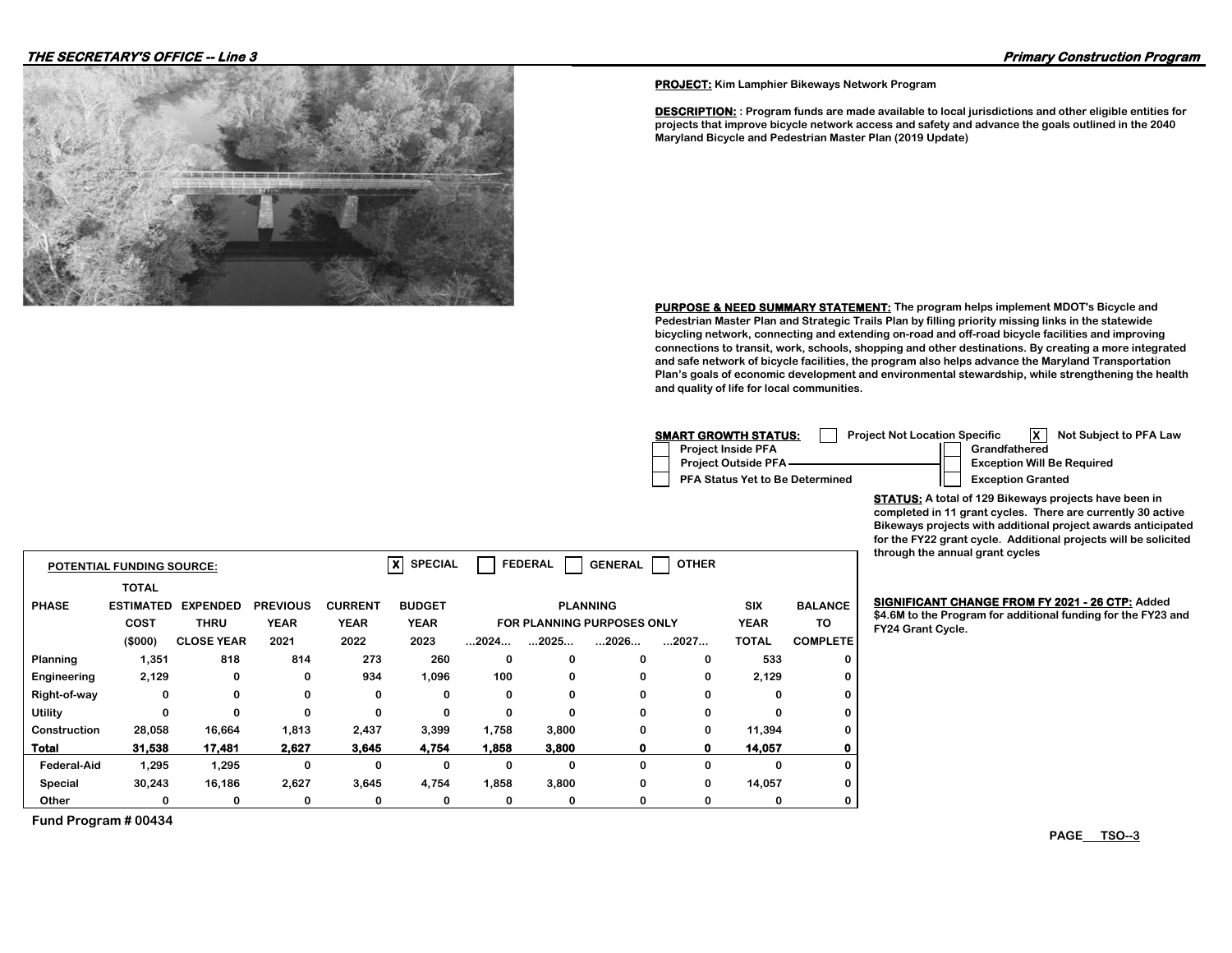

**EXPLANATION: The new interchange at I-95 and Contee Road Relocated and Virgina Manor Road Relocated will facilitate enhanced access and improved circulation to an area that is planned for growth and economic development.**

#### **STATE GOALS : Maryland Transportation Plan (MTP) Goals/Selection Criteria:**

- 
- 
- **X** Economic Opportunity & Reduce Congestion **Fig. 1** Fiscal Responsibility
- 

- **X**
- **Safe, Secure, and Resilient Conservant Conservant Conservant Conservant CROWTH STATUS: Project Not Location Specific Not Subject to PFA Law Maintain & Modernize Environmental Protection X** Project Inside PFA Grandfathered **X** Better Transportation Choices & Connections **PRA Status Yet to Be Determined** Exception Granted **PRA Status Yet to Be Determined Project Outside PFA Exception Will Be Required**

**PURPOSE & NEED SUMMARY STATEMENT: This project will enable Prince George's County to construct a critical roadway connection to the Intercounty Connector and I-95/Contee Road** 

**Interchange. This will enhance the supporting roadway network east and west of I-95 in the area that is** 

**PROJECT: Virginia Manor Road Relocated (Konterra Drive), Old Gunpowder Road to Ritz Road DESCRIPTION: A Secretary's grant to Prince George's County for construction/reconstruction of Virginia Manor Road Relocated between the Intercounty Connector and Old GunPowder Road (Approximately 3.2 miles). Connections will be made to both the Intercounty Connector and the new I-**

**95/Contee Road Interchange. Bicycle and Pedestrian access will be provided.**

**planned for significant growth and development.**

**STATUS: Construction of Virginia Manor Road (Konterra Drive) is open to traffic with ongoing improvements on the local road network. The \$10.8M in remaining grant funding is available for other projects to be determined in the Konterra Development Area.**

|                | <b>POTENTIAL FUNDING SOURCE:</b> |                   |                 |                | ×l<br><b>SPECIAL</b> |                      | <b>FEDERAL</b>                    | <b>GENERAL</b>       | <b>OTHER</b> |              |                 |
|----------------|----------------------------------|-------------------|-----------------|----------------|----------------------|----------------------|-----------------------------------|----------------------|--------------|--------------|-----------------|
|                | <b>TOTAL</b>                     |                   |                 |                |                      |                      |                                   |                      |              |              |                 |
| <b>PHASE</b>   | <b>ESTIMATED</b>                 | <b>EXPENDED</b>   | <b>PREVIOUS</b> | <b>CURRENT</b> | <b>BUDGET</b>        |                      |                                   | <b>PLANNING</b>      |              | SIX          | <b>BALANCE</b>  |
|                | <b>COST</b>                      | <b>THRU</b>       | <b>YEAR</b>     | <b>YEAR</b>    | <b>YEAR</b>          |                      | <b>FOR PLANNING PURPOSES ONLY</b> |                      |              | <b>YEAR</b>  | TO              |
|                | (\$000)                          | <b>CLOSE YEAR</b> | 2021            | 2022           | 2023                 | $\dots$ 2024 $\dots$ | $\dots$ 2025 $\dots$              | $\dots$ 2026 $\dots$ | 2027         | <b>TOTAL</b> | <b>COMPLETE</b> |
| Planning       | 0                                | 0                 | 0               | ŋ              |                      | 0                    | ŋ                                 | 0                    | 0            |              |                 |
| Engineering    | 3,000                            | 3,000             |                 | 0              |                      | 0                    |                                   | 0                    | 0            |              |                 |
| Right-of-way   | 0                                | 0                 | 0               | $\Omega$       |                      | 0                    |                                   | 0                    | 0            |              |                 |
| Utility        | 0                                | o                 |                 | O              |                      | 0                    |                                   | 0                    | 0            |              |                 |
| Construction   | 27,000                           | 16,001            | n               | U              |                      | 0                    |                                   | 0                    | 0            |              | 10,999          |
| <b>Total</b>   | 30,000                           | 19,001            |                 | 0              |                      | 0                    |                                   | 0                    | Ω            |              | 10,999          |
| Federal-Aid    | 0                                | $\Omega$          | $\Omega$        | $\Omega$       |                      | 0                    | U                                 | 0                    | 0            | ŋ            |                 |
| Special        | 30,000                           | 19,001            |                 | 0              |                      | 0                    |                                   | 0                    | 0            |              | 10,999          |
| Other          | 0                                | 0                 | n               | 0              |                      | 0                    |                                   | 0                    | 0            |              |                 |
| <b>TSO0165</b> |                                  |                   |                 |                |                      |                      |                                   |                      |              |              |                 |

**BIGNIFICANT CHANGE FROM FY 2021 - 26 CTP: None**

**PAGE TSO--4**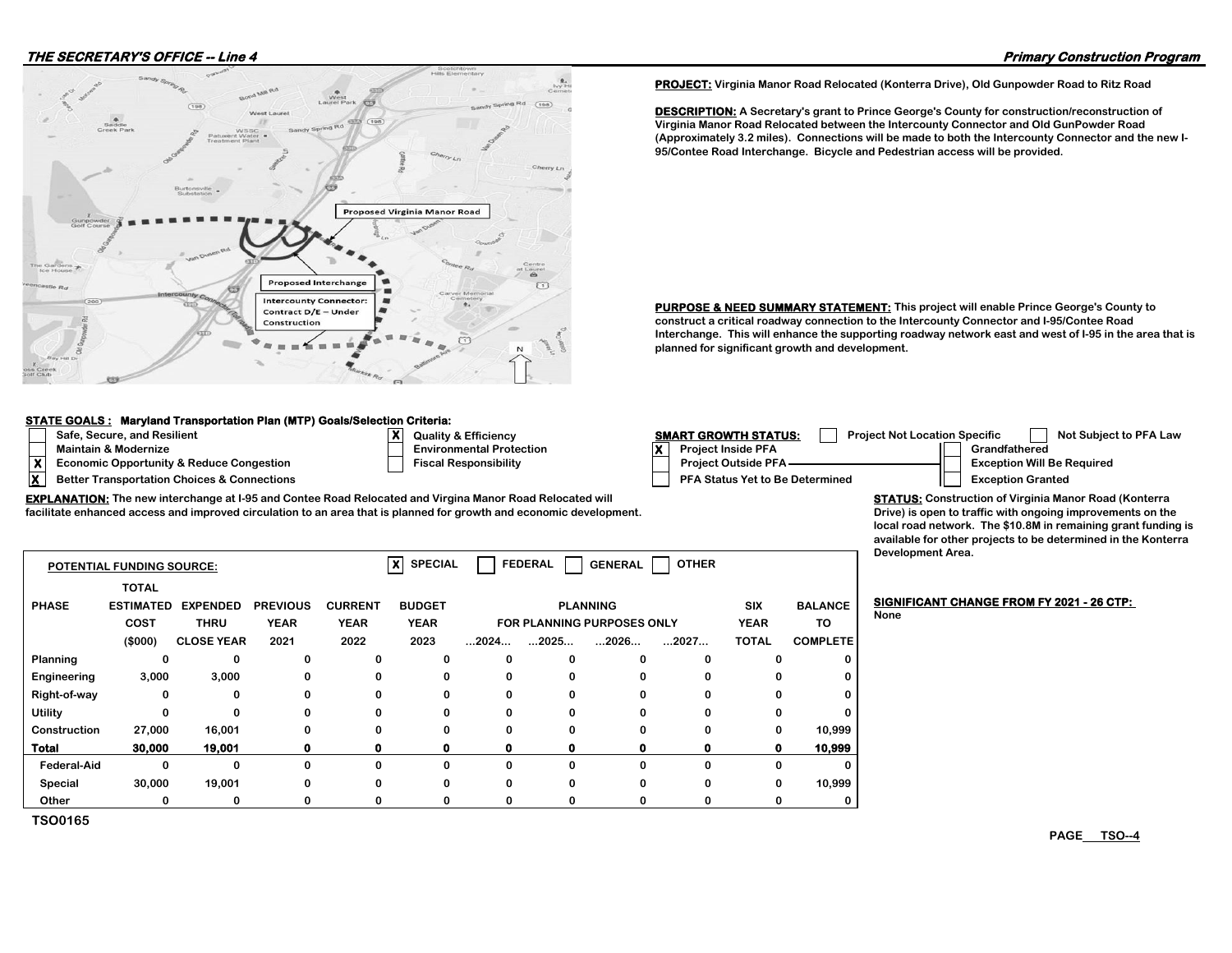

#### **STATE GOALS : Maryland Transportation Plan (MTP) Goals/Selection Criteria:**

- **Safe, Secure, and Resilient Case of Case Secure, And Subject Not Location Specific Notation Specific Notation Specific Not Location Specific Not Location Specific Not Location Specific Not Location Specific Note to PFA La**
- **Maintain & Modernize Environmental Protection Profession Profession Profession Profession Profession**

**TSOPRJ000240**

- **Economic Opportunity & Reduce Congestion Fiscal Responsibility**
- **Better Transportation Choices & Connections**

**EXPLANATION:** This project will enhance the user experience and efficiency of AdPICS. **STATUS:** The EPICS Project is progressing and is 50%

|  |  |  | <b>PROJECT: MDOT AdPICS Refactoring Project</b> |  |
|--|--|--|-------------------------------------------------|--|
|--|--|--|-------------------------------------------------|--|

**DESCRIPTION: The project will modernize AdPICS for MDOT into a modern programing language and database, migrate the applications from the current legacy mainframe hardware into Amazon Web Services (AWS) or hosted in the MDOT server environment, and implement modern enhancements to the user experience.**

**PURPOSE & NEED SUMMARY STATEMENT: The newly Modernized AdPICS will be known as EPICS (Enhanced Purchasing Information Control system). It is the Department's procure to pay application which will be integrated with the Department's financial accounting application RSTARS. Modernizing AdPICS will enhance the user experience, improve system and process functionality, lessen the number of application on the mainframe and allow for future integration with eMMa.**

| <b>SMART GROWTH STATUS:</b><br><b>X</b> Project Not Location Specific | Not Subject to PFA Law            |
|-----------------------------------------------------------------------|-----------------------------------|
| <b>Project Inside PFA</b>                                             | Grandfathered                     |
| <b>Project Outside PFA-</b>                                           | <b>Exception Will Be Required</b> |
| PFA Status Yet to Be Determined                                       | <b>Exception Granted</b>          |

**complete. User Interface and User Experience requirements have started and expected go-live is May 2022**

|              | <b>POTENTIAL FUNDING SOURCE:</b> |                   |                 |                | $\boldsymbol{\mathsf{x}}$<br><b>SPECIAL</b><br><b>FEDERAL</b><br><b>OTHER</b><br><b>GENERAL</b> |                      |                      |                                   |      |              |                 |  |
|--------------|----------------------------------|-------------------|-----------------|----------------|-------------------------------------------------------------------------------------------------|----------------------|----------------------|-----------------------------------|------|--------------|-----------------|--|
|              | <b>TOTAL</b>                     |                   |                 |                |                                                                                                 |                      |                      |                                   |      |              |                 |  |
| <b>PHASE</b> | <b>ESTIMATED</b>                 | <b>EXPENDED</b>   | <b>PREVIOUS</b> | <b>CURRENT</b> | <b>BUDGET</b>                                                                                   |                      |                      | <b>PLANNING</b>                   |      | <b>SIX</b>   | <b>BALANCE</b>  |  |
|              | <b>COST</b>                      | <b>THRU</b>       | <b>YEAR</b>     | <b>YEAR</b>    | <b>YEAR</b>                                                                                     |                      |                      | <b>FOR PLANNING PURPOSES ONLY</b> |      | <b>YEAR</b>  | TO              |  |
|              | (\$000)                          | <b>CLOSE YEAR</b> | 2021            | 2022           | 2023                                                                                            | $\dots$ 2024 $\dots$ | $\dots$ 2025 $\dots$ | $\dots$ 2026 $\dots$              | 2027 | <b>TOTAL</b> | <b>COMPLETE</b> |  |
| Planning     |                                  | 0                 | 0               |                |                                                                                                 | 0                    | 0                    | n                                 | 0    |              | 0               |  |
| Engineering  | 0                                | 0                 | 0               |                | 0                                                                                               | 0                    | 0                    | 0                                 | 0    |              | 0               |  |
| Right-of-way | 0                                | 0                 | 0               |                | 0                                                                                               | 0                    | 0                    | 0                                 | 0    |              | 0               |  |
| Utility      | o                                | $\Omega$          | $\Omega$        | ŋ              | O                                                                                               | 0                    | $\Omega$             | O                                 | 0    | <sub>0</sub> | 0               |  |
| Construction | 15,581                           | 5,717             | 4,285           | 7,811          | 2,052                                                                                           | 0                    | 0                    | 0                                 | 0    | 9,864        | 0               |  |
| <b>Total</b> | 15,581                           | 5,717             | 4,285           | 7,811          | 2,052                                                                                           | 0                    | 0                    | 0                                 | 0    | 9,864        | 0               |  |
| Federal-Aid  | 0                                | 0                 | 0               | 0              | 0                                                                                               | 0                    | 0                    | 0                                 | 0    | 0            | 0               |  |
| Special      | 15,581                           | 5,717             | 4,285           | 7,811          | 2,052                                                                                           | 0                    | 0                    | 0                                 | 0    | 9,864        | 0               |  |
| Other        | 0                                | 0                 | 0               |                | 0                                                                                               | 0                    | 0                    |                                   | 0    | 0            | 0               |  |

**X**

**BIGNIFICANT CHANGE FROM FY 2021 - 26 CTP: The project cost is up \$300k because of additional infrastructure costs to**   $Support the project.$ 

**PAGE TSO--5**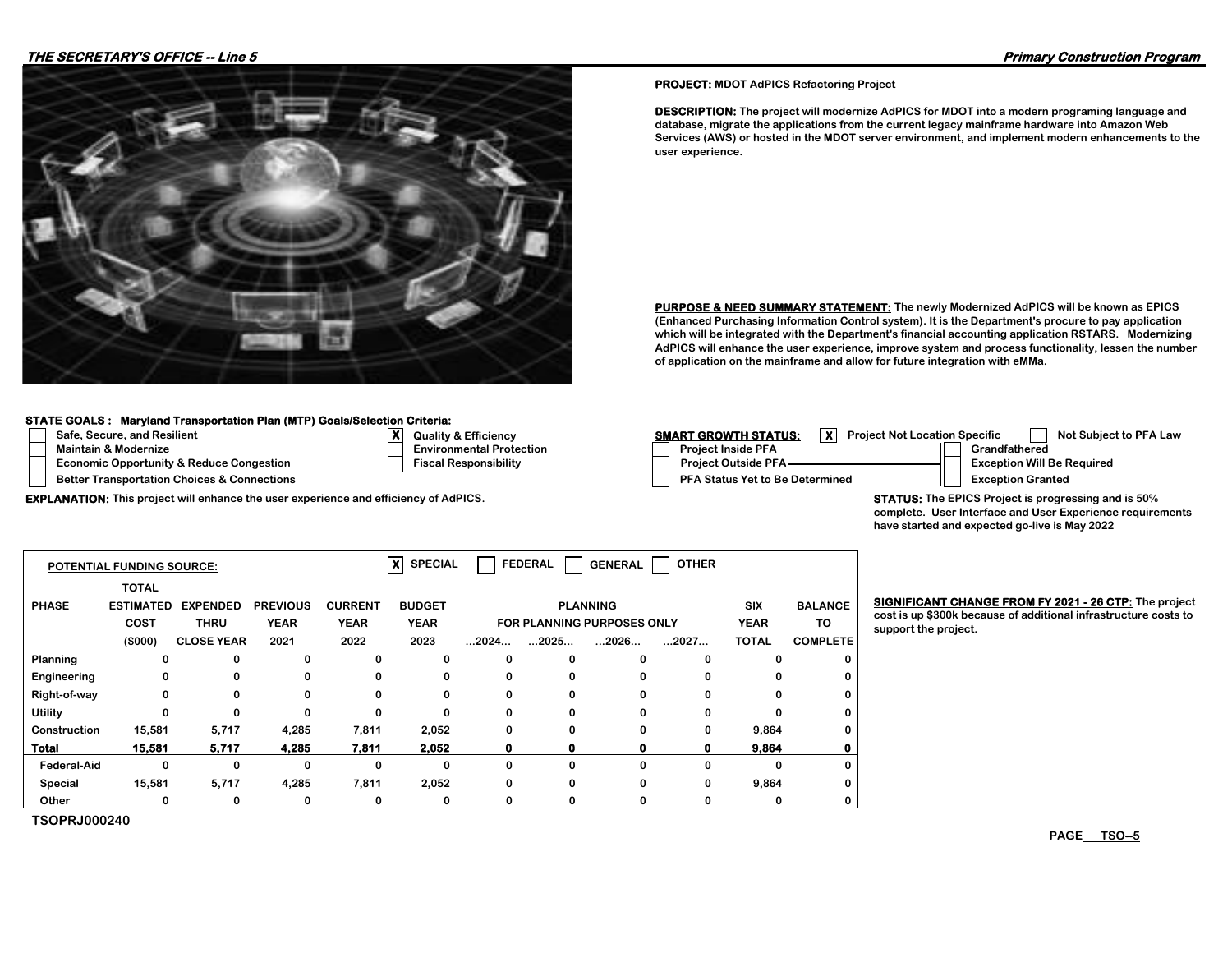#### **THE SECRETARY'S OFFICE -- Line 6 Primary Construction Program**



#### **STATE GOALS : Maryland Transportation Plan (MTP) Goals/Selection Crit**

- 
- 
- **Maintain & Modernize Grandfatherism Environmental Properties Conduct Institute Properties Conduct Institute P**<br>Protection Protection Project Institute Project Institute Properties Properties Project Institute Project Inst **Economic Opportunity & Reduce Congestion**
- **Better Transportation Choices & Connections**

**EXPLANATION:** This project will enhance the user experience and efficiency of RSTARS **STATUS: Planning and design are underway** 

| teria:                  |  |
|-------------------------|--|
| uality & Efficiency     |  |
| nvironmental Protection |  |
| ecal Roenoneihility     |  |

**PROJECT: MDOT RSTARS Refactoring Project**

**DESCRIPTION: The project is to modernize RSTARS for MDOT into a modern programing language and database, migrate the applications from the current legacy mainframe hardware hosted in the MDOT server environment, and implement modern enhancements to the user experience.**

**PURPOSE & NEED SUMMARY STATEMENT: RSTARS is the Department's financial accounting system which supports agency-based accounting, billing, purchasing, and asset management to the MDOT Business Units.. Modernizing RSTARS will enhance the user experience, improve system and process functionality, lessen the number of application on the mainframe and allow for future integration with systems.** 

| Safe, Secure, and Resilient                            | $\bullet$ | <b>Quality &amp; Efficiency</b> | <b>SMART GROWTH STATUS:</b>            | -x l | <b>Project Not Location Specific</b> | Not Subject to PFA Law            |
|--------------------------------------------------------|-----------|---------------------------------|----------------------------------------|------|--------------------------------------|-----------------------------------|
| Maintain & Modernize                                   |           | <b>Environmental Protection</b> | <b>Project Inside PFA</b>              |      |                                      | Grandfathered                     |
| <b>Economic Opportunity &amp; Reduce Congestion</b>    |           | <b>Fiscal Responsibility</b>    | <b>Project Outside PFA</b>             |      |                                      | <b>Exception Will Be Required</b> |
| <b>Better Transportation Choices &amp; Connections</b> |           |                                 | <b>PFA Status Yet to Be Determined</b> |      |                                      | <b>Exception Granted</b>          |

**Construction Program**

**BIGNIFICANT CHANGE FROM FY 2021 - 26 CTP: Added to** 

|                    | <b>POTENTIAL FUNDING SOURCE:</b> |                   |                 |                | $\boldsymbol{\mathsf{x}}$<br><b>SPECIAL</b> |                      | <b>FEDERAL</b>       | <b>GENERAL</b>                    | <b>OTHER</b> |              |                 |
|--------------------|----------------------------------|-------------------|-----------------|----------------|---------------------------------------------|----------------------|----------------------|-----------------------------------|--------------|--------------|-----------------|
|                    | <b>TOTAL</b>                     |                   |                 |                |                                             |                      |                      |                                   |              |              |                 |
| <b>PHASE</b>       | <b>ESTIMATED</b>                 | <b>EXPENDED</b>   | <b>PREVIOUS</b> | <b>CURRENT</b> | <b>BUDGET</b>                               |                      |                      | <b>PLANNING</b>                   |              | <b>SIX</b>   | <b>BALANCE</b>  |
|                    | <b>COST</b>                      | <b>THRU</b>       | <b>YEAR</b>     | <b>YEAR</b>    | <b>YEAR</b>                                 |                      |                      | <b>FOR PLANNING PURPOSES ONLY</b> |              | <b>YEAR</b>  | TO              |
|                    | (\$000)                          | <b>CLOSE YEAR</b> | 2021            | 2022           | 2023                                        | $\dots$ 2024 $\dots$ | $\dots$ 2025 $\dots$ | $\dots$ 2026 $\dots$              | 2027         | <b>TOTAL</b> | <b>COMPLETE</b> |
| Planning           | 0                                | 0                 | 0               | 0              | 0                                           | $\Omega$             | 0                    | $\Omega$                          | $\Omega$     | $\Omega$     | 0               |
| Engineering        | 0                                | 0                 | 0               | 0              | 0                                           | 0                    | 0                    | 0                                 | 0            | 0            | 0               |
| Right-of-way       | 0                                | 0                 | $\Omega$        | 0              |                                             | 0                    |                      | 0                                 | 0            | 0            | 0               |
| Utility            | 0                                | $\Omega$          | $\Omega$        | $\Omega$       | $\Omega$                                    | $\Omega$             | 0                    | $\Omega$                          | $\Omega$     | $\Omega$     | 0               |
| Construction       | 16,564                           | 0                 | 0               | 1,001          | 9,102                                       | 6,461                | 0                    | 0                                 | 0            | 16,564       | 0               |
| <b>Total</b>       | 16,564                           | 0                 | 0               | 1,001          | 9,102                                       | 6,461                | 0                    | 0                                 | 0            | 16,564       | 0               |
| <b>Federal-Aid</b> | 0                                | 0                 | $\Omega$        | 0              | $\Omega$                                    | 0                    | 0                    | $\Omega$                          | $\Omega$     | 0            | 0               |
| Special            | 16,564                           | 0                 | 0               | 1,001          | 9,102                                       | 6,461                | 0                    | 0                                 | 0            | 16,564       | 0               |
| Other              | 0                                | 0                 | 0               | 0              | 0                                           | 0                    |                      | 0                                 | 0            | 0            | 0               |

**TSOPRJ000299**

**PAGE TSO--6**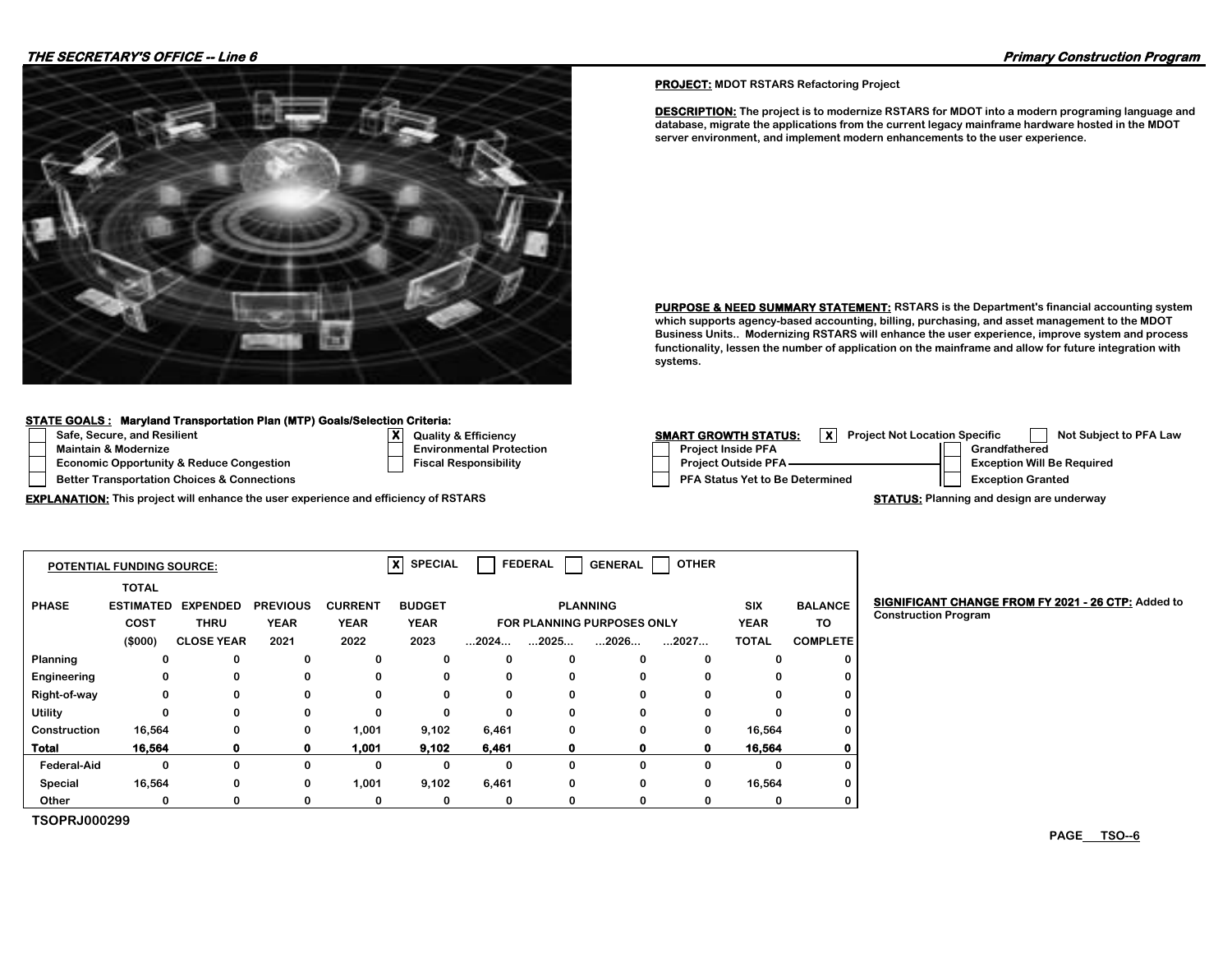#### **THE SECRETARY'S OFFICE -- Line 7 Primary Construction Program**



#### **STATE GOALS : Maryland Transportation Plan (MTP) Goals/Selection Criteria:**

- 
- 
- **Economic Opportunity & Reduce Congestion Fiscal Responsibility**
- 

Safe, Secure, and Resilient **SAFE ART ART SECURE ART SECURE ART SECURE ART SECURE ART SECURE ART SECURE ART SECURE ART SECURE ART SECURE ART SECURE ART SECURE ART SECURE ART SECURE ART SECURE ART SECURE ART SECURE ART SECU Maintain & Modernize Environmental Protection X Project Inside PFA Grandfathered X** Better Transportation Choices & Connections **PRA Status Yet to Be Determined** Exception Granted **PRA Status Yet to Be Determined Exception Will Be Required** 

**STATUS: Construction is estimated to begin in FY 2022.**

| <b>EXPLANATION:</b> The infrastructure improvements along the corridor will facilitate and improve mobility and access of |  |
|---------------------------------------------------------------------------------------------------------------------------|--|
| pedestrians and cyclists along the corridor.                                                                              |  |

| xl<br><b>SPECIAL</b><br><b>FEDERAL</b><br><b>OTHER</b><br><b>GENERAL</b><br><b>POTENTIAL FUNDING SOURCE:</b> |                  |                   |                 |                |               |                      |                      |                                   |      |              |                 |
|--------------------------------------------------------------------------------------------------------------|------------------|-------------------|-----------------|----------------|---------------|----------------------|----------------------|-----------------------------------|------|--------------|-----------------|
|                                                                                                              | <b>TOTAL</b>     |                   |                 |                |               |                      |                      |                                   |      |              |                 |
| <b>PHASE</b>                                                                                                 | <b>ESTIMATED</b> | <b>EXPENDED</b>   | <b>PREVIOUS</b> | <b>CURRENT</b> | <b>BUDGET</b> |                      |                      | <b>PLANNING</b>                   |      | <b>SIX</b>   | <b>BALANCE</b>  |
|                                                                                                              | <b>COST</b>      | <b>THRU</b>       | <b>YEAR</b>     | <b>YEAR</b>    | <b>YEAR</b>   |                      |                      | <b>FOR PLANNING PURPOSES ONLY</b> |      | <b>YEAR</b>  | TO              |
|                                                                                                              | (\$000)          | <b>CLOSE YEAR</b> | 2021            | 2022           | 2023          | $\dots$ 2024 $\dots$ | $\dots$ 2025 $\dots$ | 2026                              | 2027 | <b>TOTAL</b> | <b>COMPLETE</b> |
| Planning                                                                                                     | $\Omega$         | 0                 | o               |                | $\Omega$      | $\Omega$             | 0                    |                                   |      | 0            |                 |
| Engineering                                                                                                  | 0                | 0                 | 0               |                | 0             | 0                    | 0                    |                                   |      | 0            |                 |
| Right-of-way                                                                                                 | 0                | 0                 | 0               | Û              | $\Omega$      | $\Omega$             | $\Omega$             |                                   |      | 0            |                 |
| Utility                                                                                                      | $\Omega$         | 0                 | $\Omega$        | O              | $\Omega$      | $\Omega$             | 0                    | <sup>0</sup>                      |      | 0            |                 |
| Construction                                                                                                 | 8,700            | 0                 | 0               | 8,700          | 0             | 0                    | 0                    |                                   |      | 8,700        |                 |
| <b>Total</b>                                                                                                 | 8,700            | Ω                 | o               | 8,700          | o             | 0                    | 0                    |                                   |      | 8,700        |                 |
| <b>Federal-Aid</b>                                                                                           | 0                | 0                 | 0               | ŋ              | $\Omega$      | 0                    | $\Omega$             |                                   |      | ŋ            |                 |
| Special                                                                                                      | 0                | 0                 |                 |                | $\Omega$      | $\Omega$             | $\Omega$             |                                   |      | o            |                 |
| Other                                                                                                        | 8,700            | 0                 | 0               | 8,700          | 0             | 0                    | 0                    |                                   |      | 8,700        |                 |

**TSOGRT000285**

**PROJECT: Transportation Infrastructure Along the Blue Line Corridor**

**pedestrians.** 

**DESCRIPTION: A Secretary's grant to Prince George's County to support transportation infrastructure projects along the Blue Line Corridor including Morgan Boulevard Urban Street Grid, Arena Drive Complete Streets, and FedEx Field Micromobility.** 

**PURPOSE & NEED SUMMARY STATEMENT: This grant will enable Prince George's County to construct infrastructure improvements to create a interconnected, multi-modal network along the corridor to ensure the safe and accessible movement of motorists, freight carriers, transit users, bicyclists, and** 

**BIGNIFICANT CHANGE FROM FY 2021 - 26 CTP: Added to the Construction Program.**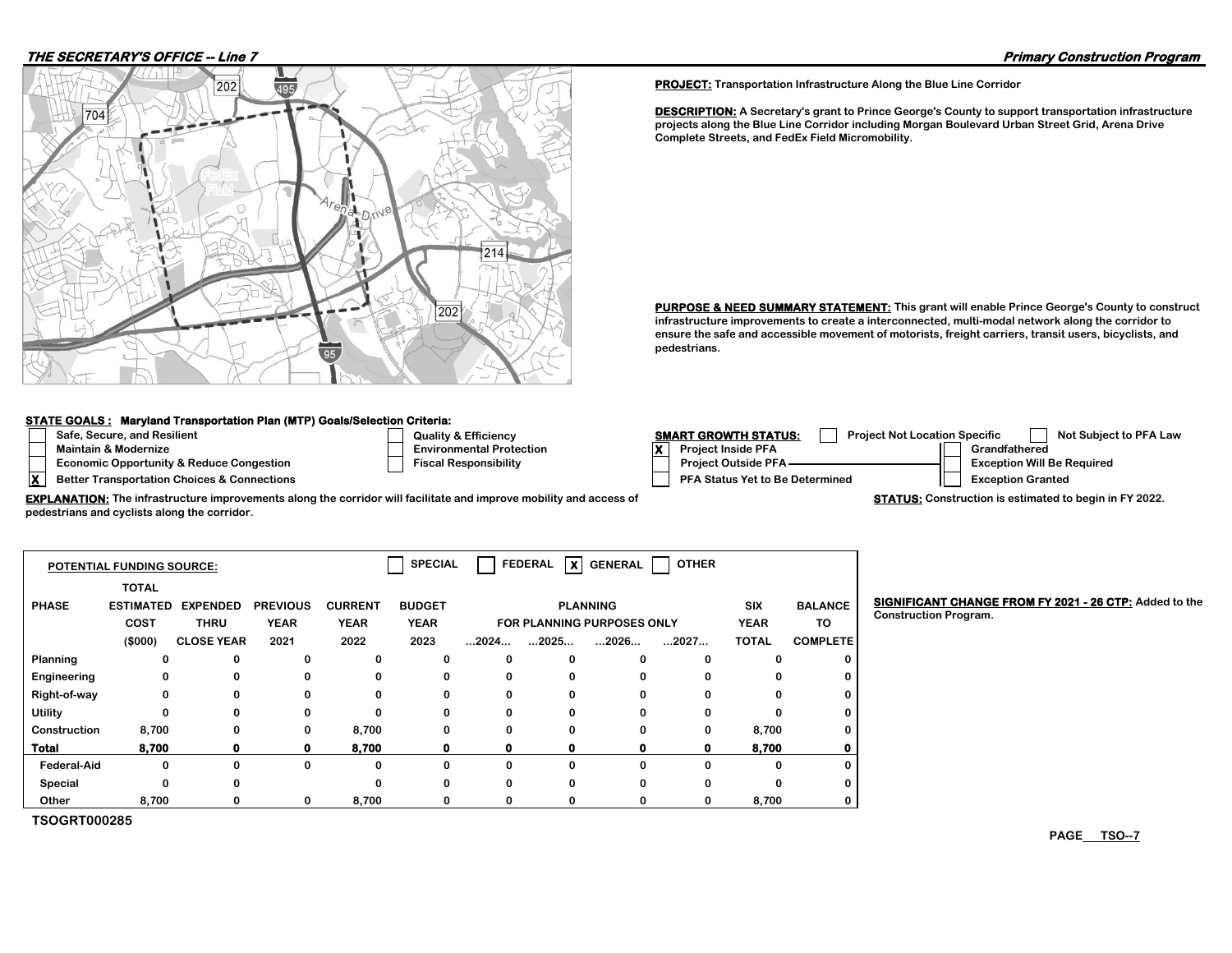

**PROJECT: Baltimore-Washington Superconducting Maglev (SCMAGLEV) Project**

**DESCRIPTION: Baltimore-Washington Rapid Rail (BWRR), a private company based in Maryland, is proposing to construct an SCMAGLEV train system between Baltimore, Maryland and Washington, DC with an intermediate stop at BWI Marshal Airport. An Environmental Impact Statement (EIS) is being prepared to evaluate the potential impacts of the construction and operation of such a system. This phase of the project is being funded by a grant from the Federal Railroad Administration with matching funds provided by BWRR.**

**PURPOSE & NEED SUMMARY STATEMENT:** Over the next 30 years, population in the Baltimore-**Washington region is expected to grow by 30 percent, significantly increasing demand on roadways and railways between the two cities. The purpose of BWRR's proposed action is to increase capacity, reduce travel time, and improve both reliability and mobility options between Baltimore and Washington, with possible future extensions to New York City.**

| <b>SMART GROWTH STATUS:</b><br><b>Project Not Location Specific</b> | Not Subject to PFA Law            |
|---------------------------------------------------------------------|-----------------------------------|
| <b>Project Inside PFA</b>                                           | Grandfathered                     |
| <b>Project Outside PFA-</b>                                         | <b>Exception Will Be Required</b> |
| <b>PFA Status Yet to Be Determined</b>                              | <b>Exception Granted</b>          |

**STATUS: On August 25, 2021 FRA advised that the Maglev NEPA process was paused to review project elements and determine next steps. FRA will share the revised project schedule when it is determined.**

| <b>POTENTIAL FUNDING SOURCE:</b> |                  |                   |                 |                | <b>SPECIAL</b> | -x l | <b>FEDERAL</b> | <b>GENERAL</b>                    | $\boldsymbol{\mathsf{x}}$<br><b>OTHER</b> |              |                 |
|----------------------------------|------------------|-------------------|-----------------|----------------|----------------|------|----------------|-----------------------------------|-------------------------------------------|--------------|-----------------|
|                                  | <b>TOTAL</b>     |                   |                 |                |                |      |                |                                   |                                           |              |                 |
| <b>PHASE</b>                     | <b>ESTIMATED</b> | <b>EXPENDED</b>   | <b>PREVIOUS</b> | <b>CURRENT</b> | <b>BUDGET</b>  |      |                | <b>PLANNING</b>                   |                                           | <b>SIX</b>   | <b>BALANCE</b>  |
|                                  | COST             | <b>THRU</b>       | <b>YEAR</b>     | <b>YEAR</b>    | <b>YEAR</b>    |      |                | <b>FOR PLANNING PURPOSES ONLY</b> |                                           | <b>YEAR</b>  | TO              |
|                                  | (\$000)          | <b>CLOSE YEAR</b> | 2021            | 2022           | 2023           | 2024 | 2025           | 2026                              | 2027                                      | <b>TOTAL</b> | <b>COMPLETE</b> |
| Planning                         | 34,749           | 28,657            | 1,505           | 5,178          | 914            | 0    | $\Omega$       | 0                                 | 0                                         | 6,092        | 0               |
| Engineering                      | 0                | 0                 |                 | 0              | 0              | 0    |                | 0                                 | o                                         | 0            |                 |
| Right-of-way                     | 0                | 0                 | 0               | 0              | 0              | 0    | $\Omega$       | $\Omega$                          | U                                         | 0            | 0               |
| Utility                          | 0                | 0                 |                 | 0              | 0              | 0    | 0              | 0                                 | 0                                         | 0            |                 |
| Construction                     | 0                | $\Omega$          | O               | $\Omega$       | O              | 0    |                | $\Omega$                          | o                                         | 0            |                 |
| <b>Total</b>                     | 34,749           | 28,657            | 1,505           | 5,178          | 914            | 0    | 0              | 0                                 | o                                         | 6,092        | 0               |
| <b>Federal-Aid</b>               | 27,800           | 22,926            | 1,204           | 4,143          | 731            | 0    | Û              | 0                                 | 0                                         | 4,874        | 0               |
| Special                          | 0                | 0                 |                 | 0              | 0              | 0    | 0              | $\Omega$                          | 0                                         | 0            | 0               |
| Other                            | 6,949            | 5,731             | 301             | 1,036          | 183            | 0    |                | 0                                 | 0                                         | 1,218        |                 |

**BIGNIFICANT CHANGE FROM FY 2021 - 26 CTP: None**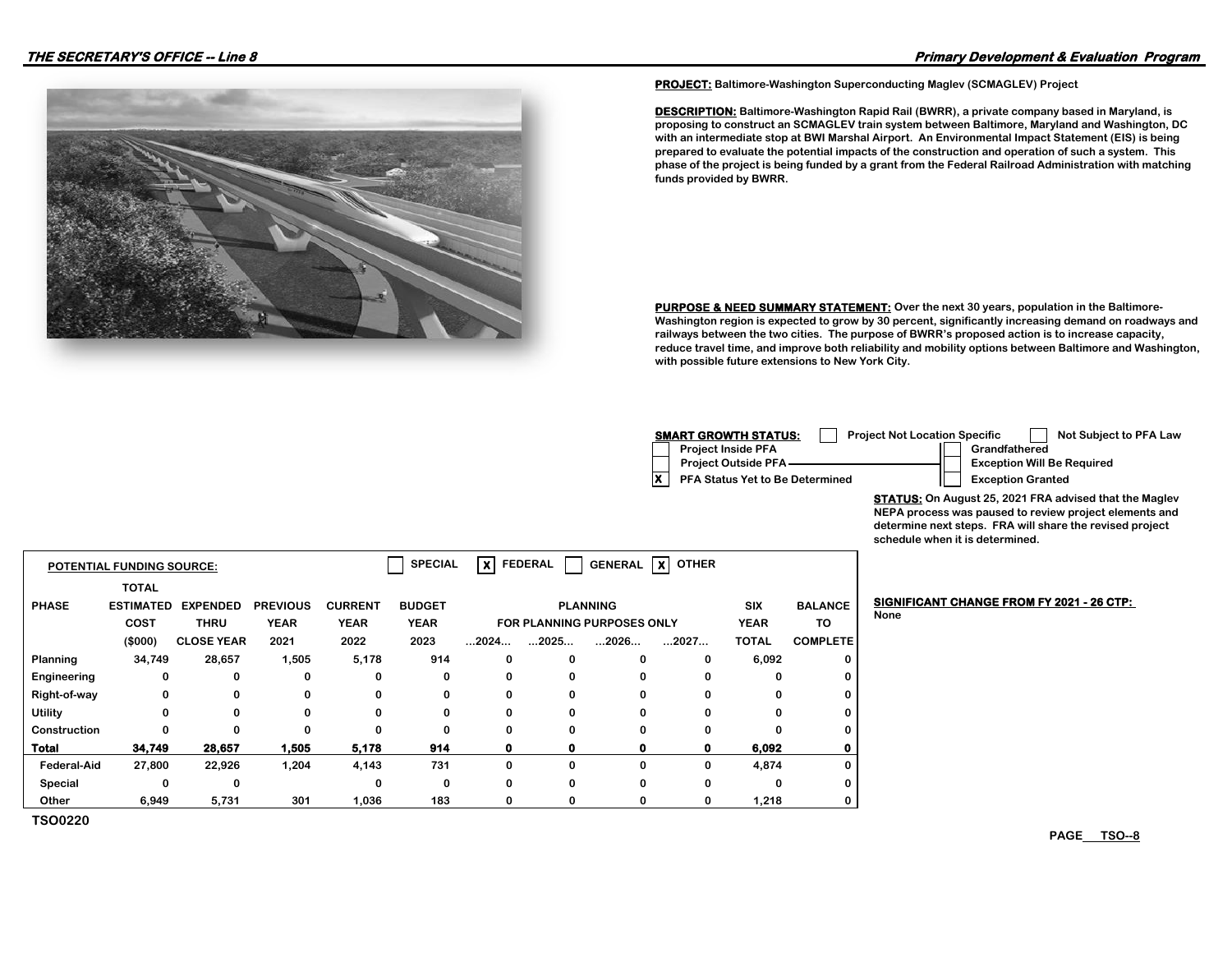## *MINOR PROJECTS PROGRAM*

*(Dollars in Thousands)* 

### *THE SECRETARY'S OFFICE - LINE 9*

| <b>PROJECT</b><br>ID                                                                                                                                                                                                               | <b>PROJECT NAME</b>                                                                                                                                                                                                                                                                                                                                                                                          | <b>TOTAL PROGRAMMED</b><br><b>COST</b>             | <b>STATUS</b>                                                       |                                                                                                        |  |  |  |  |
|------------------------------------------------------------------------------------------------------------------------------------------------------------------------------------------------------------------------------------|--------------------------------------------------------------------------------------------------------------------------------------------------------------------------------------------------------------------------------------------------------------------------------------------------------------------------------------------------------------------------------------------------------------|----------------------------------------------------|---------------------------------------------------------------------|--------------------------------------------------------------------------------------------------------|--|--|--|--|
| <b>Airport Citizens Committee Grant Program</b>                                                                                                                                                                                    |                                                                                                                                                                                                                                                                                                                                                                                                              |                                                    |                                                                     |                                                                                                        |  |  |  |  |
| <b>TSO0078</b>                                                                                                                                                                                                                     | <b>Airport Citizens Committee</b>                                                                                                                                                                                                                                                                                                                                                                            | \$                                                 | 7,038                                                               | Ongoing                                                                                                |  |  |  |  |
| <b>CMAPS Preservation</b>                                                                                                                                                                                                          |                                                                                                                                                                                                                                                                                                                                                                                                              |                                                    |                                                                     |                                                                                                        |  |  |  |  |
| <b>TSO0211</b>                                                                                                                                                                                                                     | <b>Capital Management and Programming System (CMAPS)</b>                                                                                                                                                                                                                                                                                                                                                     | \$                                                 | 7,128                                                               | Underway                                                                                               |  |  |  |  |
| <b>Environmental Service Funds</b>                                                                                                                                                                                                 |                                                                                                                                                                                                                                                                                                                                                                                                              |                                                    |                                                                     |                                                                                                        |  |  |  |  |
| <b>TSO0126</b><br><b>TSO0233</b><br><b>TSO0237</b><br><b>TSOGRT000280</b><br><b>TSOPRJ000241</b><br><b>TSOPRJ000260</b><br><b>TSOPRJ000262</b><br><b>TSOPRJ000281</b><br><b>Freight &amp; Intermodal Program</b><br><b>TSO0219</b> | <b>Environmental Compliance Oversight</b><br>Innovative Stormwater Pond Management Pilot Program<br><b>USACE Feasibility Study</b><br><b>Urban Tree Program</b><br>Resource to Expedite Project Reviews at USEPA<br><b>Support for Stream Gauge Monitoring by USGS</b><br><b>Oyster Reseeding-TSO</b><br>Master Solar Contract - Outside Counsel Support<br><b>Rosedale Grade Crossing Improvement Grant</b> | \$<br>\$<br>\$<br>\$<br>\$<br>\$<br>\$<br>\$<br>\$ | 5,422<br>3,155<br>1,513<br>300<br>1,131<br>555<br>2,000<br>5<br>777 | Underway<br>Underway<br>Underway<br>Underway<br>Underway<br>Ongoing<br>Completed<br>FY 2022<br>FY 2023 |  |  |  |  |
| <b>Homeland Security &amp; Rail Safety</b>                                                                                                                                                                                         |                                                                                                                                                                                                                                                                                                                                                                                                              |                                                    |                                                                     |                                                                                                        |  |  |  |  |
| <b>TSO0032</b>                                                                                                                                                                                                                     | <b>Rail Safety Oversight</b>                                                                                                                                                                                                                                                                                                                                                                                 | \$                                                 | 5,470                                                               | Ongoing                                                                                                |  |  |  |  |
| <b>Major Projects</b>                                                                                                                                                                                                              |                                                                                                                                                                                                                                                                                                                                                                                                              |                                                    |                                                                     |                                                                                                        |  |  |  |  |
| <b>TSOPRJ000284</b>                                                                                                                                                                                                                | <b>MDTA Loan Repayment - Traffic Relief Plan (TRP)</b>                                                                                                                                                                                                                                                                                                                                                       | \$                                                 | 777                                                                 | Completed                                                                                              |  |  |  |  |
| <b>MBE Disparity Studies</b>                                                                                                                                                                                                       |                                                                                                                                                                                                                                                                                                                                                                                                              |                                                    |                                                                     |                                                                                                        |  |  |  |  |
| <b>TSO0234</b>                                                                                                                                                                                                                     | 2021 MBE Disparity Study                                                                                                                                                                                                                                                                                                                                                                                     | \$                                                 | 3,000                                                               | FY 2022                                                                                                |  |  |  |  |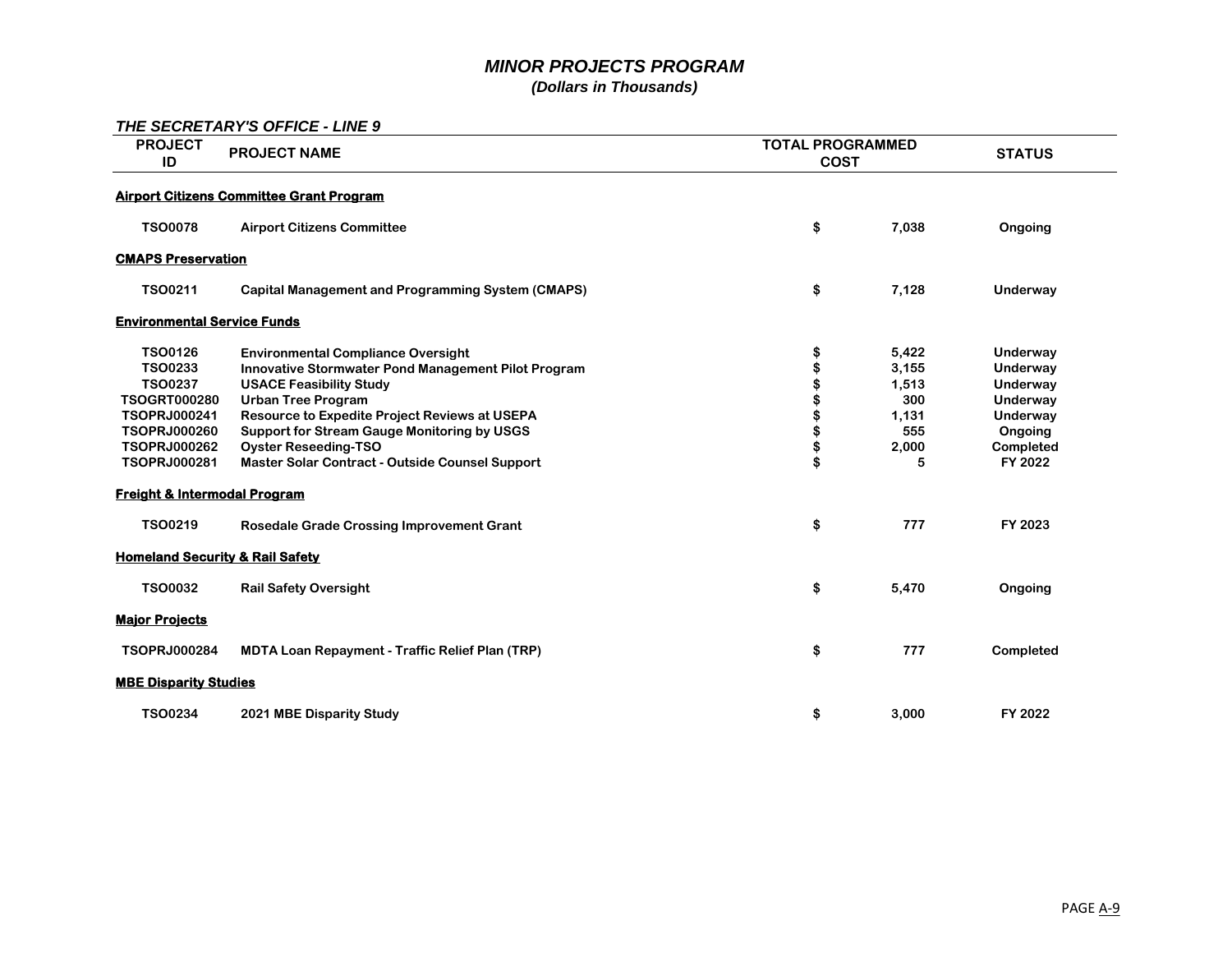# *MINOR PROJECTS PROGRAM*

*(Dollars in Thousands)* 

*THE SECRETARY'S OFFICE - LINE 9*

| <b>PROJECT</b>                         |                                                | <b>TOTAL PROGRAMMED</b> |                 |  |  |
|----------------------------------------|------------------------------------------------|-------------------------|-----------------|--|--|
| ID                                     | <b>PROJECT NAME</b>                            | <b>COST</b>             |                 |  |  |
|                                        |                                                |                         |                 |  |  |
| <b>MDOT HQ Building Preservation</b>   |                                                |                         |                 |  |  |
| TSO008103                              | <b>Facility Improvements - Painting</b>        | \$<br>33                | Completed       |  |  |
| TSO008104                              | <b>Facility Improvements - Carpeting</b>       | \$<br>197               | Completed       |  |  |
| TSO008110                              | <b>Building Pressure Washing and Resealing</b> | 324                     | FY 2023         |  |  |
| TSO008113                              | <b>Battery Backup Room - UPC Replacement</b>   | 379                     | Underway        |  |  |
| TSO008115                              | <b>TSO Exterior LED lighting</b>               | 551                     | Underway        |  |  |
| <b>TSOPRJ000261</b>                    | <b>TSO Interior LED Lighting</b>               | \$<br>175               | FY 2023         |  |  |
| <b>TSOPRJ000290</b>                    | <b>TSO HQ Building - New Roof</b>              | 250                     | FY 2023         |  |  |
| <b>TSOPRJ000297</b>                    | FY22 - Nissan Leaf Purchase                    | \$<br>35                | Completed       |  |  |
| <b>MDOT IT Enhancement Program</b>     |                                                |                         |                 |  |  |
| <b>TSO0216</b>                         | DolT Enterprise Charges - Program 3            | \$<br>8,469             | Ongoing         |  |  |
| TSO121307                              | <b>MBE Software Project</b>                    | \$<br>671               | <b>Underway</b> |  |  |
| TSO121319                              | <b>RFID Initative</b>                          | 1,404                   | Underway        |  |  |
| TSO121324                              | <b>Contract Support</b>                        | 9,555                   | Ongoing         |  |  |
| TSO121325                              | <b>HR Learning Management Tool</b>             | 1,225                   | Underway        |  |  |
| TSO121326                              | <b>Salesforce Implementation</b>               | 1,874                   | Underway        |  |  |
| TSO121327                              | <b>Temporary Resource Contract</b>             | 3,072                   | Ongoing         |  |  |
| TSO121335                              | <b>CCM - Multiple TBUs</b>                     | 769                     | Underway        |  |  |
| <b>TSOPRJ000276</b>                    | <b>EZMax Mobile Implementation Project</b>     | \$<br>1,200             | FY 2022         |  |  |
| <b>TSOPRJ000279</b>                    | 0365 to Google Workspace Study and Roadmap     | \$<br>75                | Completed       |  |  |
| <b>MDOT IT Preservation Program</b>    |                                                |                         |                 |  |  |
| <b>TSO0020</b>                         | Network Hardware/Software Replacement Costs    | \$<br>66,992            | Ongoing         |  |  |
| <b>TSO0099</b>                         | <b>TSO IT Replacements/Enhancements</b>        | \$<br>3,410             | Ongoing         |  |  |
| <b>TSO0101</b>                         | <b>Data Center Shared Services</b>             | \$<br>6,444             | Ongoing         |  |  |
| <b>TSO0203</b>                         | <b>Fiber Optic Installations</b>               | \$<br>1,431             | Underway        |  |  |
| <b>Planning Services &amp; Studies</b> |                                                |                         |                 |  |  |
| <b>TSO0019</b>                         | <b>Program Management</b>                      | \$<br>1,409             | Ongoing         |  |  |
| <b>TSO0060</b>                         | <b>Commuter Choice Outreach</b>                | \$<br>643               | Underway        |  |  |
| <b>TSO0218</b>                         | <b>OPCP 17 - Consultant Contract</b>           | 22.362                  | Ongoing         |  |  |